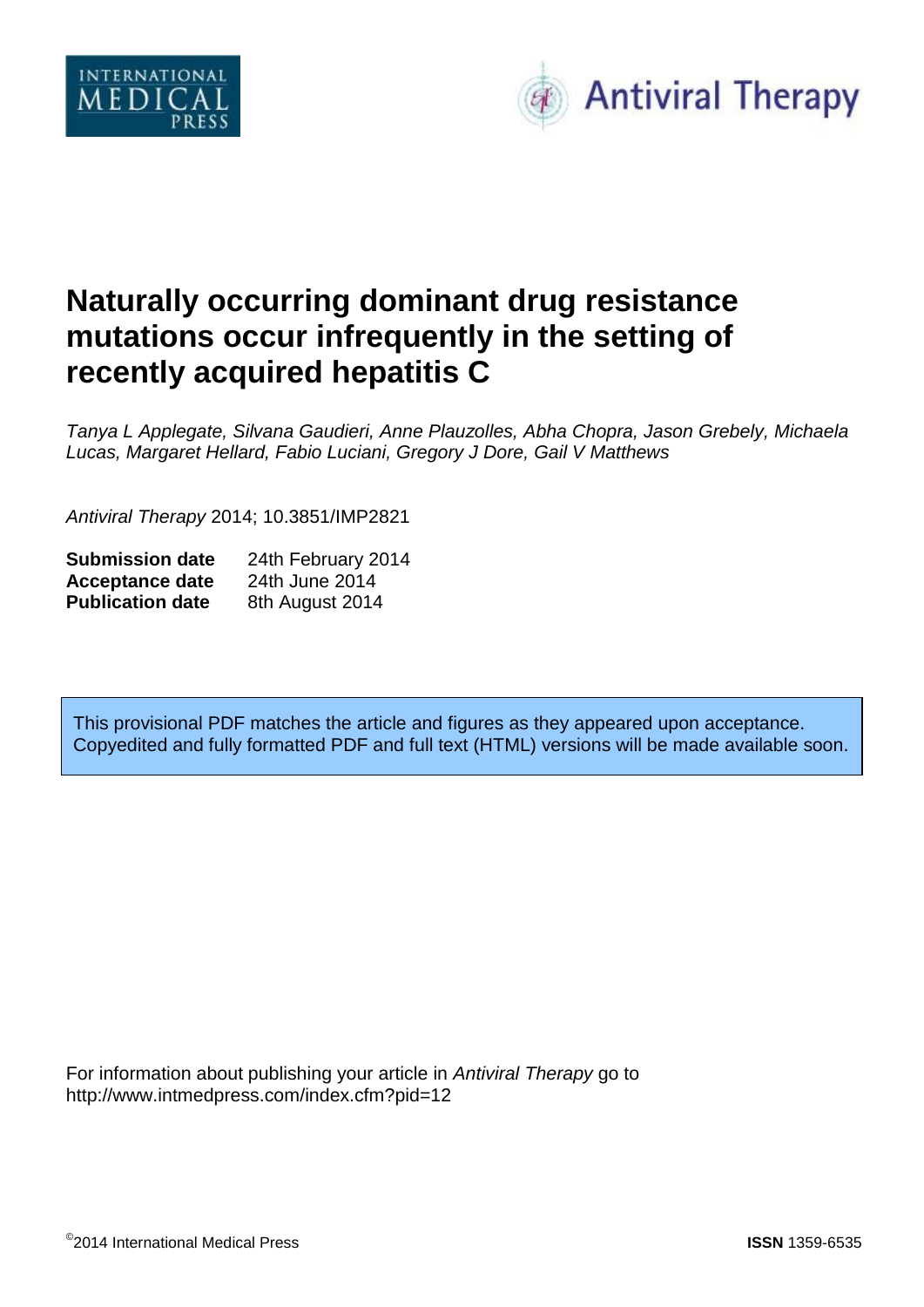# Original article

## **Naturally occurring dominant drug resistance mutations occur infrequently in the setting of recently acquired hepatitis C**

*Tanya L Applegate<sup>1</sup> \* † , Silvana Gaudieri2,3† , Anne Plauzolles<sup>4</sup> , Abha Chopra<sup>3</sup> , Jason Grebely<sup>1</sup> , Michaela Lucas3,5 , Margaret Hellard<sup>6</sup> , Fabio Luciani<sup>7</sup> , Gregory J Dore<sup>1</sup> , Gail V Matthews<sup>1</sup>*

<sup>1</sup>The Kirby Institute, UNSW Australia, Sydney, Australia

<sup>2</sup>School of Anatomy, Physiology and Human Biology, University of Western Australia, Perth, Australia

<sup>3</sup>Institute for Immunology and Infectious Diseases, Murdoch University, Perth, Australia

<sup>4</sup>Centre for Forensic Science, University of Western Australia, Perth, Australia

<sup>5</sup>School of Medicine and School of Pathology & Laboratory Medicine, University of Western Australia, Perth, Australia

<sup>6</sup> Macfarlane Burnett Institute for Population Health, Melbourne, Australia

<sup>7</sup>Inflammation and Infection Research Centre, UNSW Australia, Sydney, Australia

\*Corresponding author e-mail: tapplegate@kirby.unsw.edu.au

† Authors contributed equally to the preparation of this manuscript

## **Abstract**

**Background: Directly Acting Antivirals (DAAs) are predicted to transform hepatitis C (HCV) therapy, yet little is known about the prevalence of naturally occurring resistance mutations in recently acquired HCV. This study aimed to determine the prevalence and frequency of drug resistance mutations in the viral quasispecies among HIV positive and negative individuals with recent HCV.**

**Methods: The NS3 protease, NS5A and NS5B polymerase genes were amplified from fifty genotype 1a participants of the Australian Trial in Acute Hepatitis C. Amino acid variations at sites known to be associated with possible drug resistance were analysed by ultra-deep pyrosequencing.**

**Results: Twelve percent of individuals harboured dominant resistance mutations, while 36% demonstrated non dominant resistant variants below that detectable by bulk sequencing (ie < 20%) but above a threshold of 1%. Resistance variants (< 1%) were observed at most sites associated with DAA resistance from all classes, with the exception of sofosbuvir.**

**Conclusions: Dominant resistant mutations were uncommonly observed in the setting of recent HCV. However, low level mutations to all DAA classes were observed by deep sequencing at the majority of sites, and in most individuals. The significance of these variants and impact on future treatment options remains to be determined.**

Accepted 24 June 2014, published online 8 August 2014

Running head: Resistance mutations in recent HCV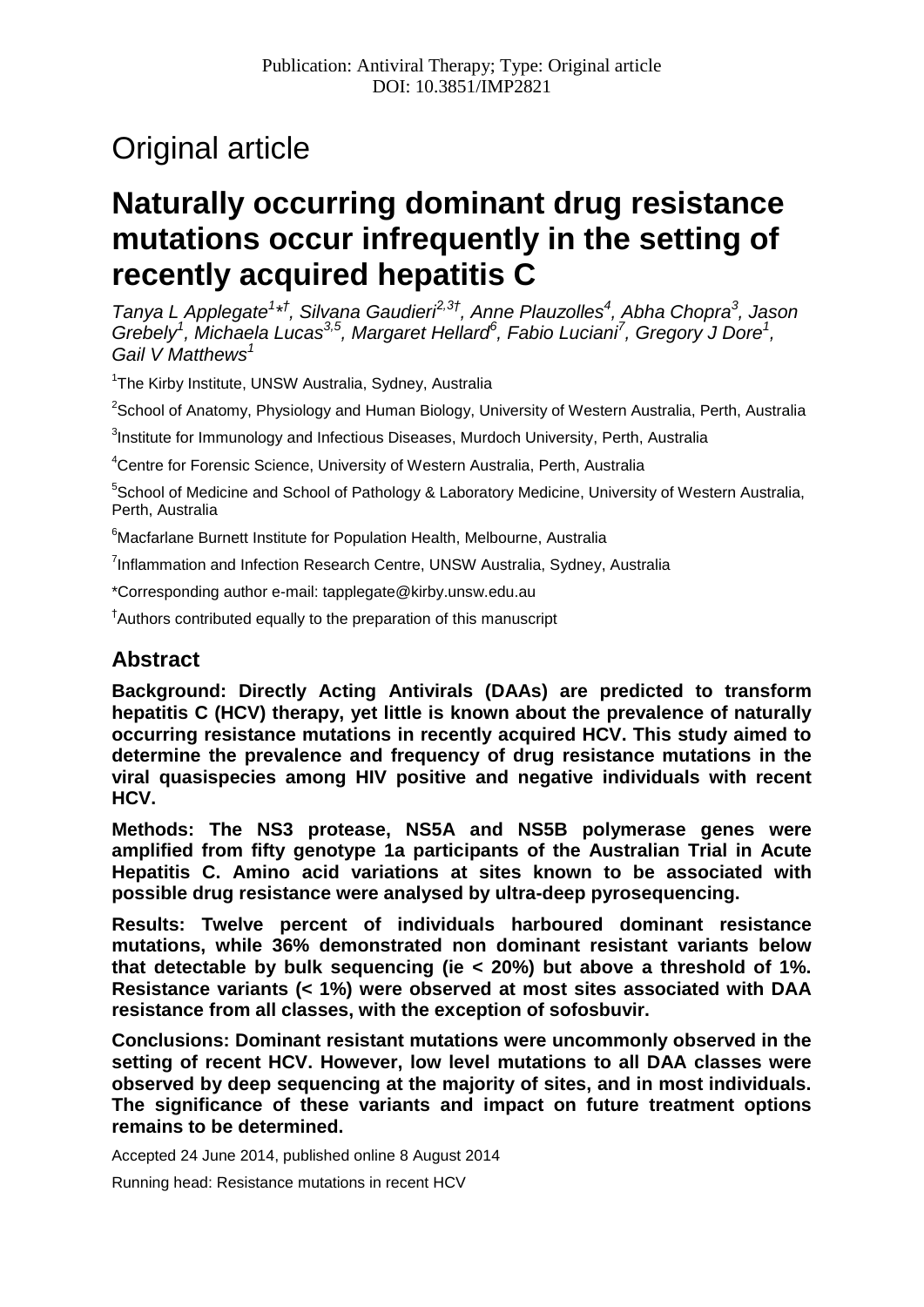## **Introduction**

The rapid development of directly acting antiviral drugs (DAAs) for the treatment of hepatitis C virus (HCV) should revolutionise therapeutic options. However, despite the significantly greater potency offered with these agents, antiviral resistance may remain a potential challenge to their use.

The development of resistance to DAAs was demonstrated in early clinical trials involving prolonged monotherapy [1,2]. Using both phenotypic and genotypic methodology, several key signature mutations for both protease and polymerase inhibitors were described, many of which indicate cross-class resistance [3]. In the context of triple interferon-based therapy (one DAA plus interferon and ribavirin), resistance mutations often emerge during the first few weeks of therapy as the viral quasispecies changes, but are subsequently brought under control [2]. A proportion of these patients, however, will go on to experience viral breakthrough and subsequent treatment failure [4]. Whether the presence, and frequency, of naturally occurring mutations in the viral quasispecies prior to the commencement of treatment impacts on subsequent treatment response is unclear.

The naturally occurring prevalence of resistance mutations in untreated patients with chronic HCV has been examined in a number of studies [5–8]. Standard bulk (Sanger) sequencing techniques estimate the prevalence of variations within a population to be low at 0.2-2.2%, although one study demonstrated up to 21.5% of individuals infected with subtype 1a exhibit genetic variation to at least one known drug resistance site [9]. However, by more sensitive techniques such as ultradeep pyrosequencing (UDPS) variation at sites associated with resistance can be shown to pre-exist in most individuals ranging from 0.01 – 99% of the total viral population [10–17]. The frequency of resistance mutations in recently acquired HCV is not understood. In this paper, we aimed to characterise the prevalence and frequency of resistance mutations in a unique cohort of HIV positive and HIV negative individuals with recently acquired untreated HCV infection using UDPS methodology.

## **Methods**

## **Study design and participants**

All participants were enrolled within the Australian Trial in Acute Hepatitis C (ATAHC). ATAHC was a multicenter, prospective cohort study of the natural history and treatment of recent HCV, as described elsewhere [18]. Recent infection with either acute or early chronic HCV infection was diagnosed with the following eligibility criteria:

First positive anti-HCV antibody within 6 months of enrolment; *and either*

a. *Acute clinical hepatitis C infection*, defined as symptomatic seroconversion illness or alanine aminotransferase (ALT) level greater than 10 times the upper limit of normal (>400 IU/L) with exclusion of other causes of acute hepatitis, at most 12 months before the initial positive anti-HCV antibody; *or*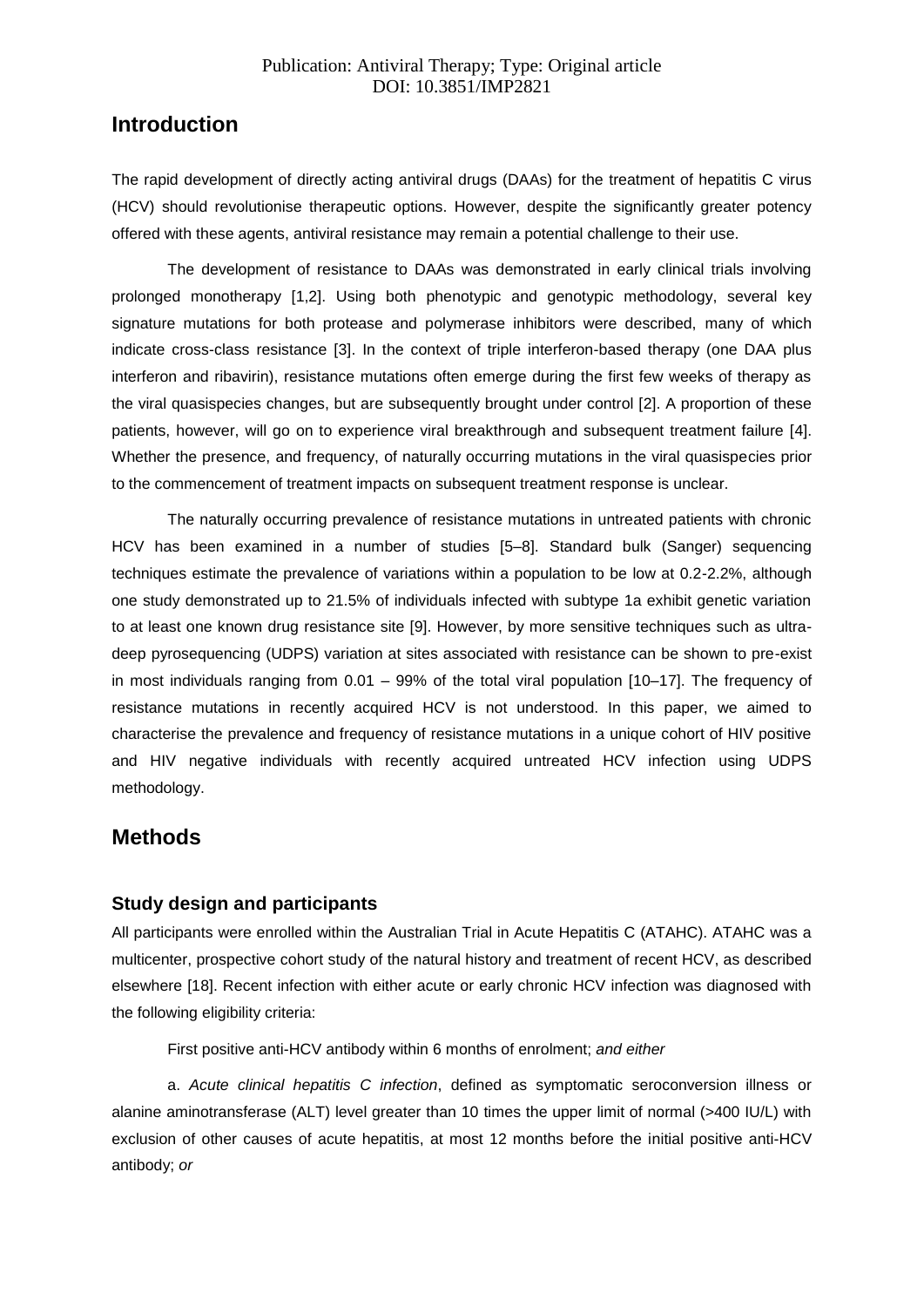b. *Asymptomatic hepatitis C infection with seroconversion*, defined by a negative anti-HCV antibody in the two years prior to the initial positive anti-HCV antibody.

All study participants provided written informed consent. The study protocol was approved by St Vincent's Hospital Human Research Ethics Committee and local ethics committees at sites. The study was registered with clinicaltrials.gov registry (NCT00192569). Both HIV positive and negative participants were enrolled. Due to the relationship between HCV genotype and protease inhibitorbased resistance, only genotype 1a (GT1a) participants with a stored screening or pre-treatment sample available, with an HCV RNA> 1000 IU/ml were included.

## **Detection and quantification of HCV RNA**

Qualitative and quantitative HCV RNA testing was performed using the Versant TMA assay [Bayer, Australia; <10 IU/ml] and the Versant HCV RNA 3.0 (Bayer, Australia; <615 IU/ml), respectively.

## **Sequencing methodology**

#### Viral RNA extraction

Viral RNA was extracted from plasma samples using the COBAS AMPLICOR HCV Specimen Preparation Kit v2.0 (Roche Applied Science) according to manufacturers' instructions.

## Generation of NS3 protease, NS5A and NS5B polymerase amplicons

Two initial RT-PCRs were performed to cover the non-structural regions of HCV [19]. The first-round products were then used as templates in nested second round PCRs using generic or genotype specific primers as previously described [19]. Alternative generic and genotype/subtype specific primers targeting the NS3 protease, NS5A and NS5B regions were also used. The primer sequences (5' to 3') were as follows: for NS3 protease 3337F GGCYTGCCYGTCTCYGC and 4035R GTGCTCTTRCCGCTRCCNGT (modified from [7]); for NS5A/B 6158F ATGCWGCTGCCCGCGTCAC and 6940R AGCTGGCTGGCCGAAGAGCT, 6821F TCCCTTGCGAGCCCGAACCGGA and 7522R TGAGATCCGGGTCCCCAGGCTC, 7370F CCTTGGCCGAGCTTGCCAC and 8080R CCCCCAGGTCAGGGTACACAAT, 8011F ACCATCATGGCGAAGAAYGA and 8683R GAGGAGCAAGATGTTATGAGCTC. Thermocycling conditions were: one cycle for 94<sup>0</sup>C for 2 minutes followed by 20 cycles at  $94^{\circ}$ C for 15 seconds then annealing temperature (Tm) 1 for 30 seconds then 72<sup>o</sup>C for 1 minute. This was followed by another 20 cycles at  $94^{\circ}$ C for 15 seconds then Tm2 for 30 seconds then  $72^{\circ}$ C for 1 minute followed by a single cycle at  $72^{\circ}$ C for 1 minute. For the primer pair 3337F/4035R Tm1 was  $56^{\circ}$ C and Tm2 was  $54^{\circ}$ C. For the primer pair 8011F/8683R Tm1 was  $53^{\circ}$ C and Tm2 was  $51^{\circ}$ C. For the primer pairs 6158F/6940R, 6821F/7522R and 7370F/8080R Tm1 was  $61^{\circ}$ C and Tm2 was  $59^{\circ}$ C.

## FLX 454 UDPS generation and analysis

UDPS was carried-out using the 454 Life Sciences platform (GS-FLX, Roche Applied Science) for all participants. PCR products (as described above) were quantified and then pooled for each individual. These products were ligated to adaptors and clonally amplified on capture beads in water-in-oil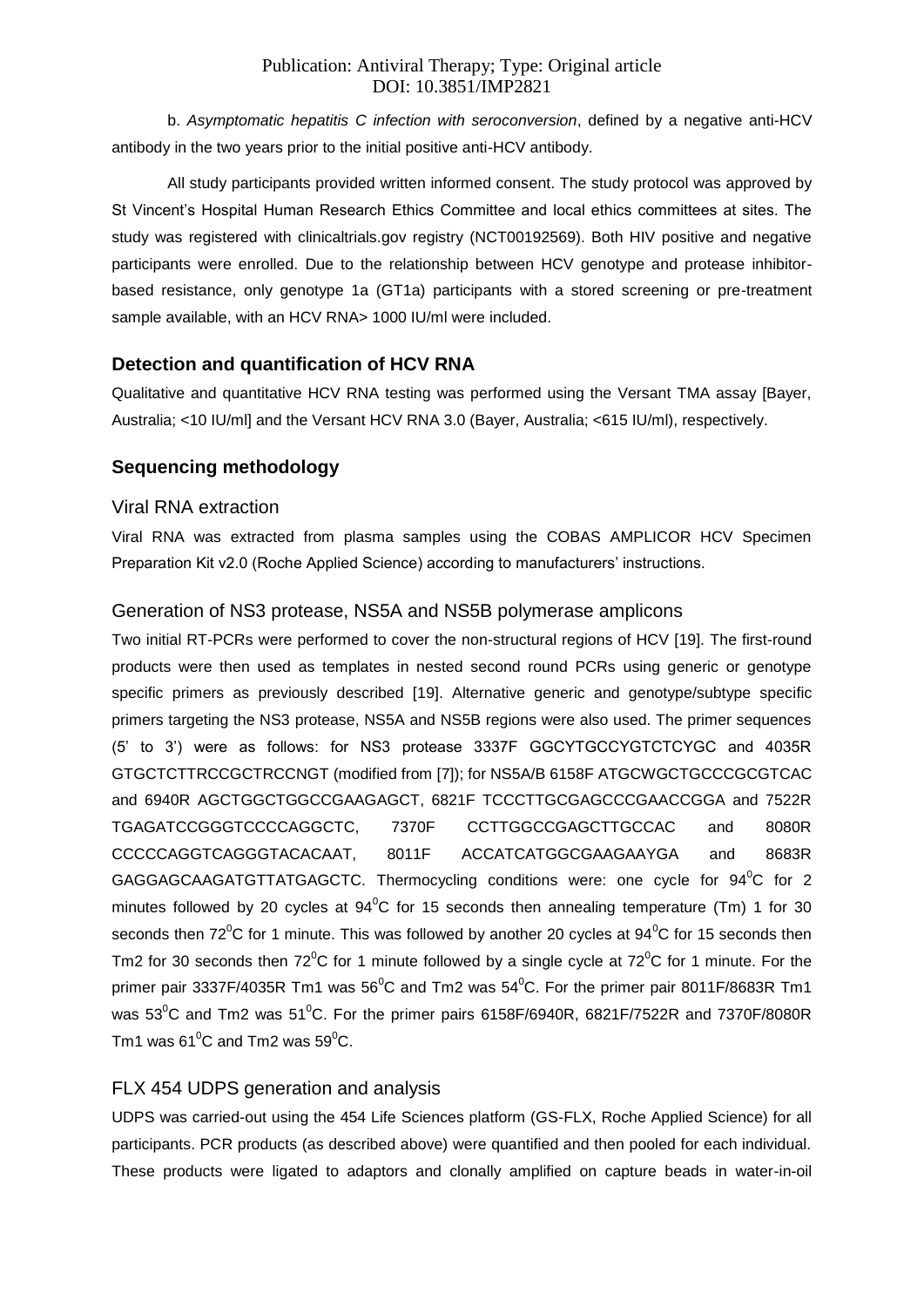emulsion micro-reactors. The resultant libraries were sequenced using a PicoTiterPlate and nucleotide data collected and quality filtered using the Roche 454 software (default settings). Following the removal of primer sequences (using an in-house program), sequence reads were aligned using the Softgenetics NextGENe software to the H77 genotype 1a sequence (GenBank accession number: NC004102). To ensure quality of sequence reads, an 80% nucleotide identity threshold against the reference sequence was used for inclusion of a read for analysis. Sequences were then imported as fasta files into the program BioEdit. Likely homopolymer errors relative to the reference sequence and sequence errors near read ends were removed [20]. Nucleotide alignment was then translated to appropriate amino acid sequence. Sites associated with DAA resistance were identified and sorted based on amino acid composition. The number of reads for each amino acid at each site associated with drug resistance was tabulated. A variation was included if it was present on at least three sequence reads.

## **Results**

#### **Participants**

Fifty GT1a ATAHC participants had samples available for testing. Twenty six (52%) participants were HIV positive. Median HCV RNA was 5.3 logs (IU/ml) and the median estimated duration of HCV infection at time of analysis was 29 weeks. Further participant characteristics at baseline, stratified by HIV status, infection can be found in Table 1.

#### **NS3/4 protease sequencing**

Among those with available samples (n=50), sequencing of the NS3/4 protease gene was successfully performed in 49 particpants with GT1a (Figure 1). Eleven sites known to be associated with possible drug resistance were examined for evidence of amino acid variation including the following site changes: V36A/M, Q41R, F43C/S/L, T54A/S, V55A, Q80K/R, S138T, R155K/Q/T, A156S/T/V, D168A/T/V and V170A/T (Table 2). The mean coverage at each site varied from 3918- 5239 reads. Only four (8%) participants had evidence of a dominant resistant variant, one with a V36M variation present at 99.4% and a Q80K at 99.2%, one with a sole Q80K present at 98.5%, and two with a V55A present at 89.6% and 99.9% of total sequences, respectively. Seven additional participants (14%) had evidence of a resistance variant present in sequences at a level above 1%, but in all cases the prevalence of the variant was very low and never exceeded 2%. Two of these participants had more than one resistant variant present, however, the presence of more than one variant within a single 500bp viral sequence (present at low frequency) was not observed.

Variation above 0.1% and below 1% was seen at a much greater frequency (Figure 2a). Evidence of resistant variants occurring at this frequency was observed at all sites except the S138T position (< 0.1% in all participants). Some sites however were relatively conserved with low proportions of patients with variance at this level, notably D168A/T/V (4%), and R155K/Q/T (9%), whereas other sites such as T54A/S, V55A and Q41R demonstrated far greater variance with 74%,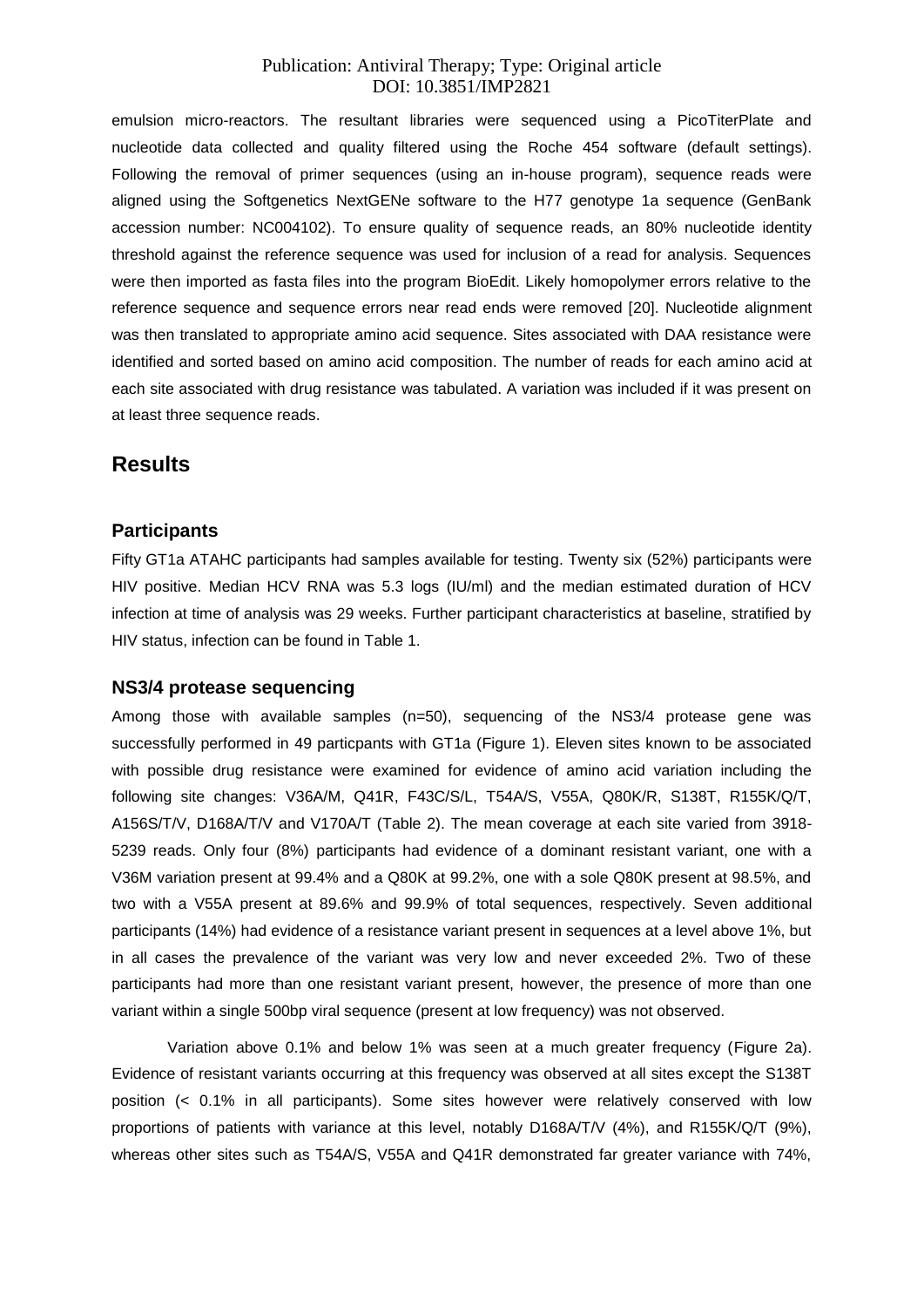70% and 68% of participants respectively demonstrating low level resistance variants (0.1-1%) at these sites.

The spread of resistance variation within individual participants did not follow any particular pattern. Around one quarter of participants (n=11) demonstrated either no or very minimal variation (two or fewer mutations) whilst others had variation at most sites (Figure 3), however, there were no significant differences observed in the amount of variation by either HIV status or duration of infection. The median number of sites per subject with evidence of RAVS > 0.1% was 6. In those with 6 or more sites affected the proportion of HIV positivity was similar to those with less than 6 sites affected (42% vs 52%, p=0.490), and although the duration of infection was greater at 24.5 weeks versus 16 weeks, this was non-significant, p=0.11.

#### **NS5B polymerase sequencing**

Among those with available samples (n=50), sequencing of the NS5B polymerase gene was possible in 49 participants (Figure 1). Variation in amino acid composition was studied at 12 sites known to be associated with resistance to polymerase inhibitors. These included the positions S282T and S96T, P496A/S,P495S/L/A/T C316Y/N,S365 T/AL419M/V, M243 T/I/V and Y448C/H . Mean coverage at sites ranged from 2102-6722 reads. Only one (2%) participant had evidence of a potential dominant resistant variant, a M423I change in 98% of the viral population. A further 12 participants had evidence of a potential resistant variant present as a minority variant at a level above 1% (Table 2). These changes predominately involved low level variation between 1-3% at the following sites S365T  $(n=4)$ , L419M/V (n=3), M423T (n=2), V494A (n=2) and P496S (n=1). Only one participant had a nondominant variant at > 3% prevalence – this participant had a V499A change present at 18.8% of viral quasispecies. The same participant also had an S365T resistant variant present at 1.38%. The presence of multiple resistant mutations on a single viral strain was not observed (based on approximately 500bp sequence reads).

As with the protease gene, variation at a level below 1% but above 0.1% was observed far more frequently (Figure 2b). The amount of variation differed depending on the site. For example no participant demonstrated any resistance variant at the S282T site and only 2% of participants' demonstrated resistance variant at the S96T site at a level above 0.1%. At other sites variation was much more frequent. Over two thirds of participants exhibited low level resistance variants at a prevalence of between 0.1% and 1% at M423T, Y448C/H and Y494I/A sites (Figure 2b).

## **NS5A sequencing**

A subgroup of thirteen genotype 1a participants also underwent sequencing of the NS5A region in which mutations conferring resistance to the first generation NS5A inhibitors including daclatasvir and ledipasvir are found. Six sites of interest were examined for mutational change including M28 A/T/V, Q30 E/H/R/K, L31 M/V, Q54 H/N, H58 D/P and Y93 C/H/N (Figure 2c). Mean coverage at sites ranged from 2583-2984 reads. Only one participant had a dominant resistance variant with a M28V change in 99.52% of quasispecies. Two participants had variants present at between 1 and 3% of viral quasispecies; one with a Q30R at 1.33% and an H58P change at 1.10%, while the second had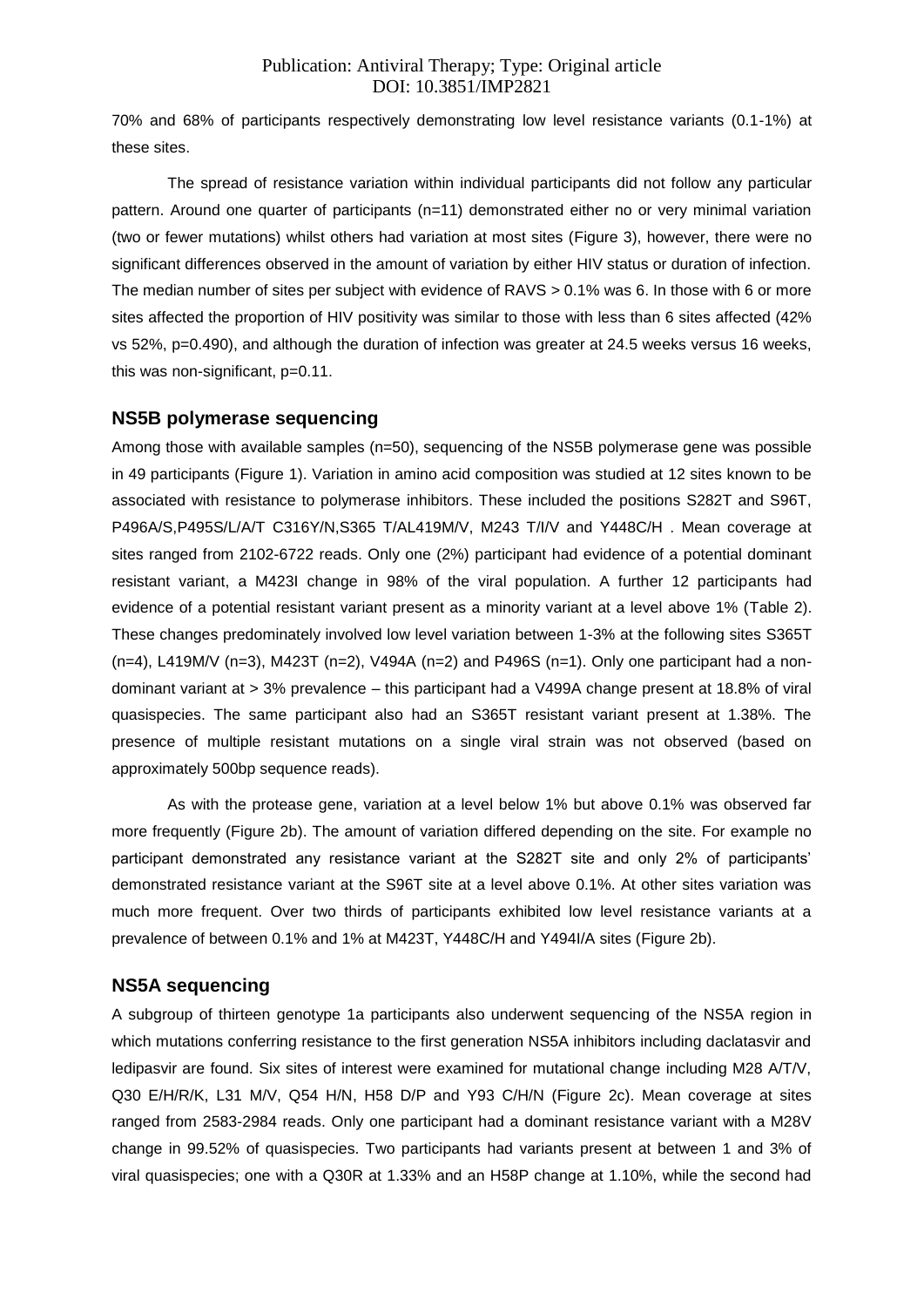only a Q30R mutation at 2.29% (Table 2). As with protease and polymerase regions however resistance variants were commonly present at between 0.1 and 1% of the total virus population, observed at the following frequencies at sites: M28V/A/T (64%), Q30R/E/R/K (46%), and Y93 C/H/N (50%). Only the L31M/V site was highly conserved with no evidence of resistance variants at a level above 0.01% found in any participants.

#### **Effect of immune pressure on frequency of resistance mutations**

Overlap between host T-cell immune pressure, as directed by the Human Leucocyte Antigen (HLA) repertoire of the host, and drug pressure at specific sites in the viral genome can influence an individual's risk to develop drug resistance [8,21,22]. We investigated whether subjects with specific HLA alleles, corresponding to overlapping HLA-restricted epitopes with resistance sites, correlated with detectable circulating mutations at >1% across the three proteins of interest.

In the NS3 protease region, the HLA-A2-restricted epitope from 1073-1081 (CINGVCWTV) in the polyprotein includes position 54 and 55 in the protease protein. Of those subjects with HLA typing available (75% of cohort), only one had a dominant resistant variant at position 55 and that subject carried HLA-A2 (an additional 3/16 with HLA-A2 had a resistant variant between 1-5%). No resistant variants greater than 1% were identified in the non-A2 participants. The HLA-A24-restricted epitope from position 1100-1108 (MYTNVDQDL) includes position 80. Of the six subjects with HLA-A24, one had lysine (K) as the dominant amino acid whereas two out of 23 subjects without HLA-A24 had a different dominant amino acid to glutamine (Q) and one had arginine (R) variant at 1-5%. In the NS5A region, ten out of 14 individuals had HLA typing. For the HLA-A3-restricted epitope from 2017-2026 (GVWRGDGIMH) including position 54 in the NS5A protein, only one subject had a variant at 1.6% and carried HLA-A3 (1/4 with HLA-A3). For the NS5B region, there were five HLA-restricted epitopes that also spanned a RAV: HLA-A3-restricted epitope 2510-2518 (SLTPPHSAK) including position 96; HLA-B27-restricted epitope from 2841-2849 (ARMILMTHF) including position 423; HLA-A1-restricted epitope from 2858-2868 (QLEQALDCEIY) including position 448; HLA-B55-restricted epitope from 2898-2907 (SPGEINRVAA) including position 482; and HLA-B57-restricted epitope from 2912-2921 (LGVPPLRAWR) including positions 494, 495, 496 and 499. For the HLA-A3-restricted epitope, eight of 30 subjects carried HLA-A3 with only one HLA-A3 subject with a variant at >1% (1.2%). For the HLA-B27-restricted epitope, only two subjects carried HLA-B27 and neither showed variation at position 423 at >1% while one subject without HLA-B27 showed a dominant resistant variant. For the HLA-A1-restricted epitope, of the 12 subjects that carried HLA-A1 none had a variant at >1% or any other of the subjects. For the HLA-B55-restricted epitope, no subjects had a variant at greater than 1% and only one subject carried HLA-B55. For the HLA-B57-restricted epitope, only one subject carried HLA-B57 and did not have a variant at >1% for positions any variant sites. One subject had a variant at 2.6% at position 496 but did not carry HLA-B57 and one subject had a variant at 18.8% at 499 but did not carry HLA-B57.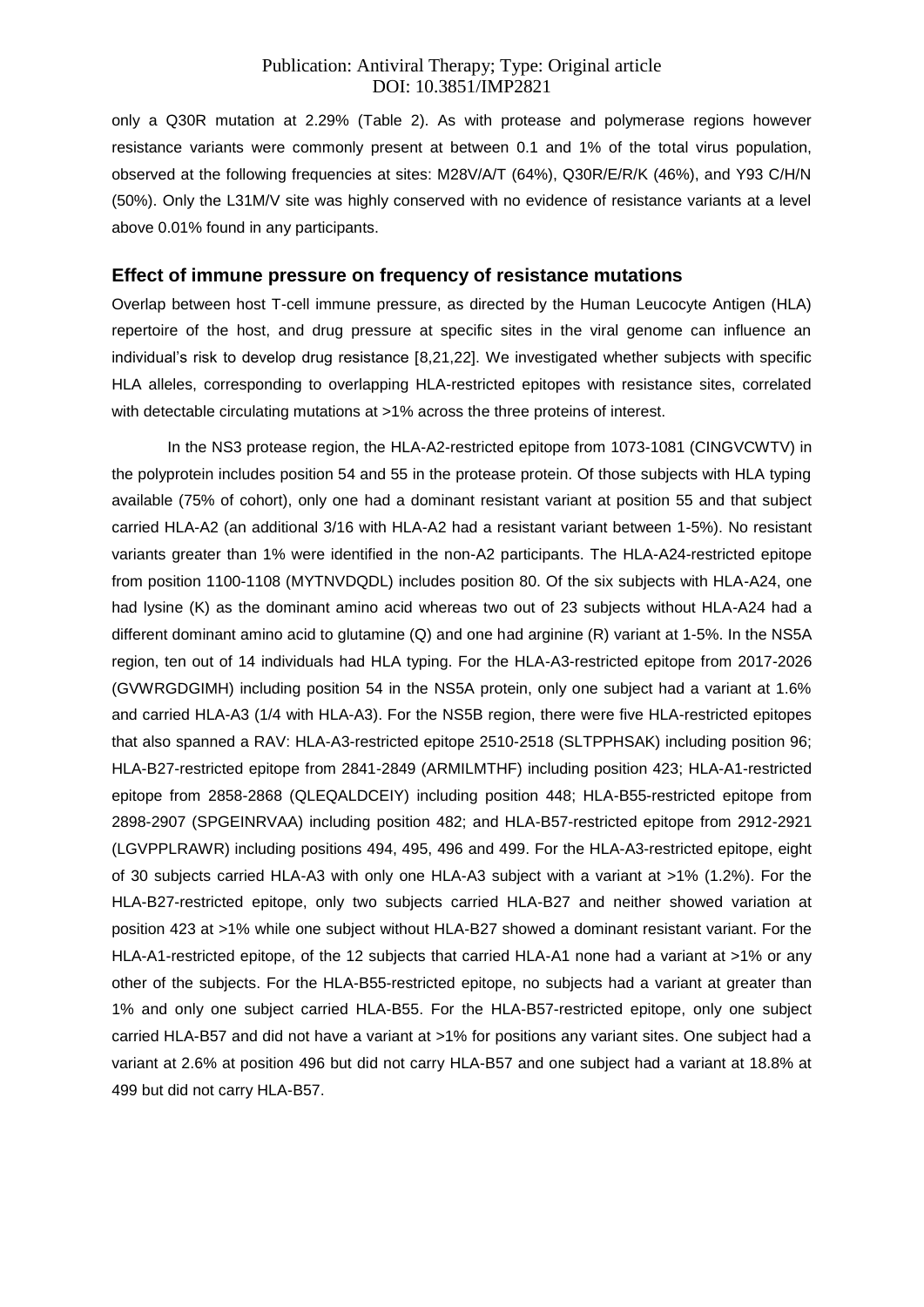## **Discussion**

This study provides the largest and most comprehensive analysis of the prevalence of naturally occurring DAA resistance in subjects with recent HCV. Dominant resistant variants (at levels of 50- 100%) were observed, albeit infrequently, in the setting of relatively short duration of infection. Overall, six of 50 (12%) individuals demonstrated evidence of dominant resistance variants conferring reduced sensitivity to one DAA treatment class. Ten percent of individuals had a dominant variant conferring protease inhibitor resistance, one individual had a dominant variant conferring polymerase inhibitor resistance and another had a variant conferring resistance to the NS5A inhibitor class. An additional 18 (36% of those sequenced) demonstrated evidence of resistant variants at a level below that detectable by bulk sequencing (ie < 20%) but above a threshold of 1%. At a lower threshold level of between 0.1 and 1%, resistant variants were almost universal, although notably absent at a few sites including S282T/S96T (sofosbuvir) and the L31M (daclatasavir).

Both the prevalence and significance of naturally occurring drug resistance mutations in chronic HCV have been debated. A number of studies have examined the presence of pre-treatment drug resistance, generally to the protease inhibitor class, with varying results [5,8,23–25]. A large cohort of 507 individuals from US, Germany and Switzerland examined using bulk (population) based sequencing identified either protease or polymerase dominant mutants present in 8.6% of subjects [5]. A further large study composed of 405 individuals from the UK, Australia and Switzerland suggested that up to 21.5% of genotype 1a subjects may have drug resistance mutations on bulk sequencing [8]. Pre-existing mutations have been shown to influence treatment outcome as in the PROVE1/2 studies, where all of the four participants with the R155K mutation present as the dominant strain at baseline failed to achieve SVR [23]. Similarly, population sequencing of participants in the Boceprevir registration studies demonstrated that the SVR rate in participants with both baseline mutations and a <1 log decline during four weeks lead-in was 0% (compared to 28-38% in those with wild type) [26,27]. Recently, the presence of Q80K prior to treatment with the second generation protease inhibitor Simeprevir has been shown to negatively impact on treatment outcome, bringing SVR rates down to 58%, similar to that of PEG/RBV alone [28]. Q80K has been demonstrated to occur in up to 47% of untreated GT1a participants in North America [28,29], but geographical variability is observed and the prevalence in the chronic Australian population is unknown. In our study of recent infection Q80K was infrequent, observed in just two (4%) of untreated participants. To date, there is insufficient data to determine if the prevalence of the Q80K in recently acquired HCV occurs less frequently than in chronic HCV.

Given that a variant can only be detected by population sequencing when it comprises > 20% of the viral quasispecies, there obviously exists the potential for minor drug resistant variants to be present at levels not detected by this method. Under drug pressure these minor variants may have the capacity to be selected due to their survival advantage in the presence of drug and fill the replication space to become the dominant species. This phenomenon has been extensively described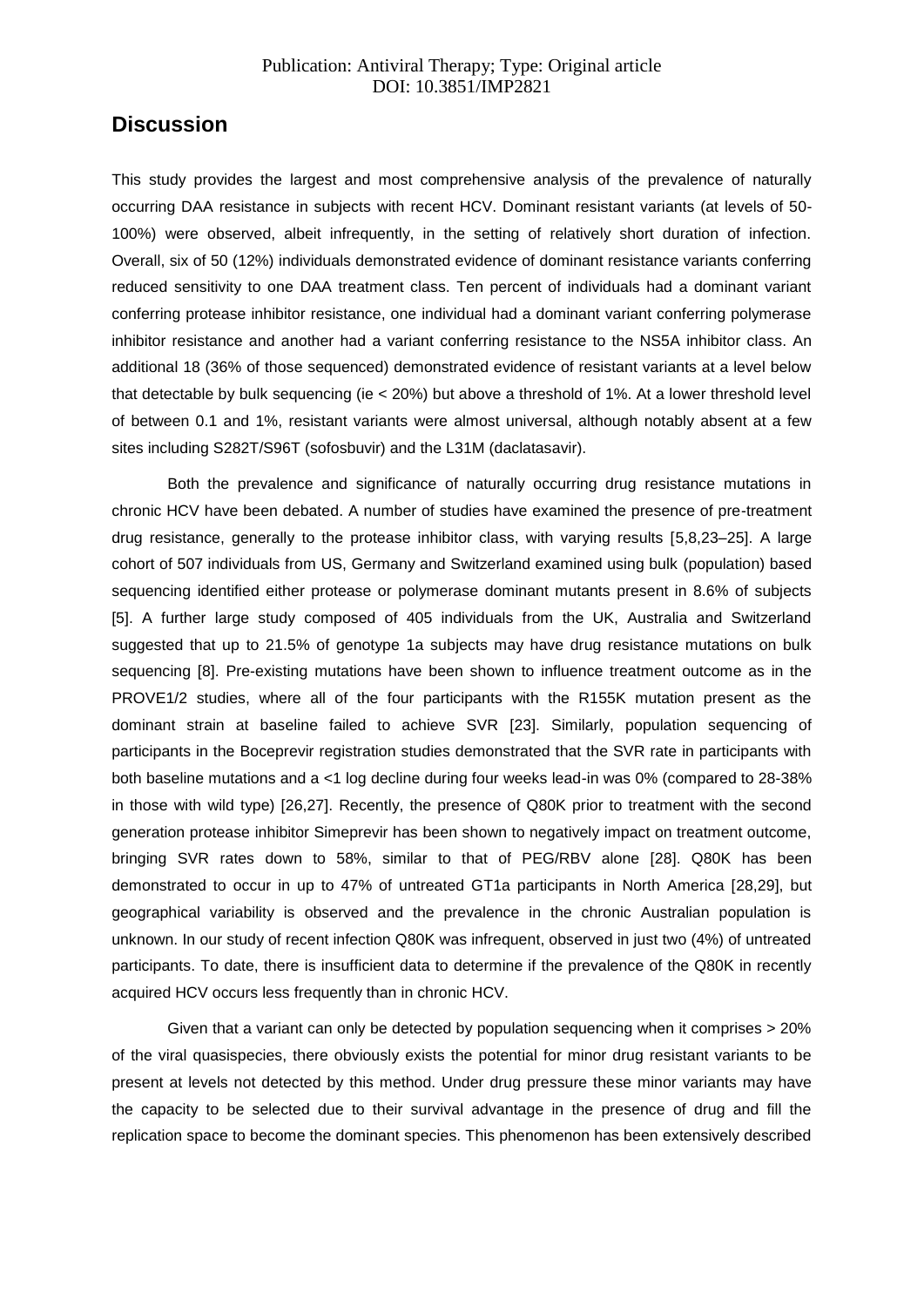using clonal analysis in longitudinal studies of antiviral monotherapy and/or treatment failures [1,2,30– 33].

The spectrum and prevalence of pre-existing variants present using sensitive clonal or deep sequencing methodology in treatment naïve individuals with chronic HCV has been explored in a number of small studies [10–17]. In a study of 18 participants from the PROVE2 study who underwent deep sequencing at baseline almost every participant had evidence of the R155K/T/Q (levels between 0.1%-7.8%), A156 S/T/V (0.l2% to 3.2%) and I170 A/T (0.1-0.5%) although evidence of other mutations (V36 A/M, T54 A/S, V55A, Q80 R/K) were less common [10]. Other studies have also demonstrated a low prevalence of variations (<1%) in treatment-naïve subjects [14,34]. Bartolini *et al* (2013) explored the prevalence of resistance mutations in the NS3 protease in both HCV monoinfected ( $n = 10$ ) and HIV coinfected subjects ( $n=18$ ), and identified pre-existing resistance mutations to occur at a higher frequency in some individuals; V36A (26%), Q41H (45%, 19%), Q80L (40%) [15], although this did not differ between the two groups.

The period after newly acquired HCV infection is unique in several ways. During this time spontaneous clearance of HCV is possible, changes in the viral quasispecies occur as immune pressure drives viral adaption, and treatment is likely to be successful [20,35–39]. Very few studies have examined the composition of the viral quasispecies at this time, particularly with relevance to the sites associated with drug resistance. One recent small study in 38 HIV infected individuals with acute HCV examined regions in the protease gene by both population ultra-deep sequencing [40]. In this study16% of individuals had a 'dominant' resistance variant, but deep sequencing down to a level of <1% demonstrated every site in all samples, with the exception of T54M/L and R155Q. The authors postulated that their higher level of resistance detection compared to monoinfected studies may be due to a higher replication rate in HIV positive individuals, a higher mutation rate in recent HCV or a founder effect. Our study, performed on a larger number of individuals with recently acquired HCV infection, and including both HIV positive and negative participants, does not support any of these hypotheses. No association was observed with either HIV status or length of infection, either when considering the presence of dominant mutations alone or the presence of lower frequency mutations.

The data also suggest that some individuals may be more prone to variation. This could in part be explained by the hosts own immune environment such as the influence of Human Leucocyte Antigen (HLA) type. However, although this study was limited by the number of subjects with HLA typing available (only 50% of cohort) and the number of subjects with each HLA type, there was no suggestion that an individual's HLA type either enriched, or influenced the prevalence for overlapping DAA resistance mutation sites in these subjects.

The infrequency of mutations present at a level of >20% in our study undoubtedly reflects the reduced fitness of most of these variants and suggests that these sites require either compensatory mutations or a strong selective pressure (drug) to emerge. This is supported by the fact that very few participants had more than one dominant resistance mutation and there was little evidence of multiple mutations on single strains occurring at low frequency. However the low prevalence of resistance mutations in this study reduced the power to detect the presence of compensatory and false negative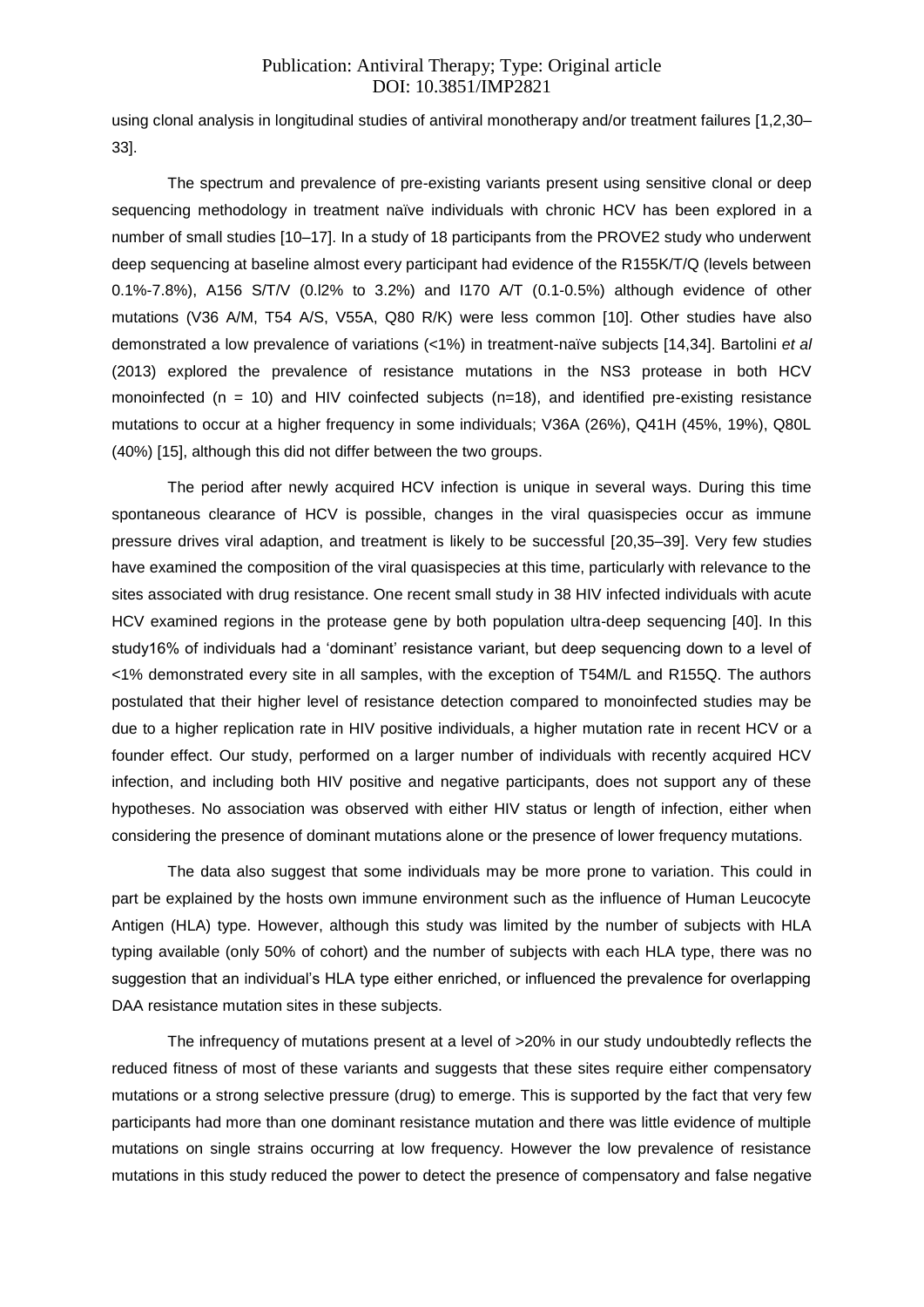results could not be excluded. There appears to be no correlation between the mutation frequency reported in this manuscript and potential fitness deficits as described in cell culture models [41,42].

The relevance of viral strains present at between 1-20% (close to limit of Sanger or bulk sequencing detection) and their impact on therapeutic outcome is unknown. In the setting of HIV infection viral strains present at as low as 1% of the viral quasispecies can impact on drug efficacy. In a study of the CCR5 antagonist vicriviroc, drug resistant strains emerged from levels of < 1% to become the dominant virus within just two weeks, indicating that even the presence of very low frequency variants may have significant implications [43]. At a level of between 0.1 and 1% the clinical significance of the presence of viral variants is even less well established. As HCV replication is both rapid and highly error prone it can be calculated that all single and double mutants are generated multiple times a day, many of which will not survive due to inherent weakness or lack of fitness [44]. It is interesting in our study to note that although at many sites resistance mutant variants are observed at very low levels in the majority of individuals, in a few sites no evidence of resistance variants in any participants were observed, even down to a threshold of 0.1%. In particular, this phenomenon was observed at site 282 in the polymerase gene, known to be associated in vitro with resistance to the nucleotide inhibitors including sofosbuvir, and at site 31 in the NS5A region associated with daclatasvir resistance. This data supports the likelihood that combination regimens with these classes of drugs are likely to be highly effective in the setting of recently acquired HCV, without the issues of resistance which have troubled the HIV treatment field. Given that repeated courses of short duration treatments may be required for those at ongoing risk of HCV reinfections, these data are reassuring.

Our data has several limitations. Despite the fact that it is the largest study of HCV resistance performed in the setting of recently acquired HCV to date, the numbers of participants included are smaller than those studied in chronic HCV using bulk sequencing, thus the confidence with which the prevalence of dominant variants can be predicted is reduced. Secondly, the certainty around the presence of resistance variants between 0.1 and 1% is less definite due to potential sequencing errors creating background noise. However, the pattern of variants observed at this level, for example from 70% for some of the more common protease inhibitor mutations to 0% for the S282T variant, argues for a true reflection of the viral quasispecies rather than technique errors simply overestimating diversity. In addition, although the methodology utilised here did not incorporate primer ID type technology [45] low frequency variants observed in a smaller subsets of participants was similar to data from a second aliquot from the same time-point and overlapped with data from a second time-point tested, approximately after 12 weeks of the initial time-point.

In summary, this dataset provides the largest and most comprehensive analysis of the pattern of DAA resistant variants present in the viral quasispecies at the time of recently acquired HCV from both HIV positive and negative individuals. Our study finds a very low occurrence of dominant resistance mutations although a high prevalence of resistant variants present at low levels of < 1%, the significance of which are unknown. Resistance variants were observed at most of the known sites associated with resistance to DAAs from all classes with the exception of the nucleotide agent sofosbuvir for which no evidence of resistant variants was observed.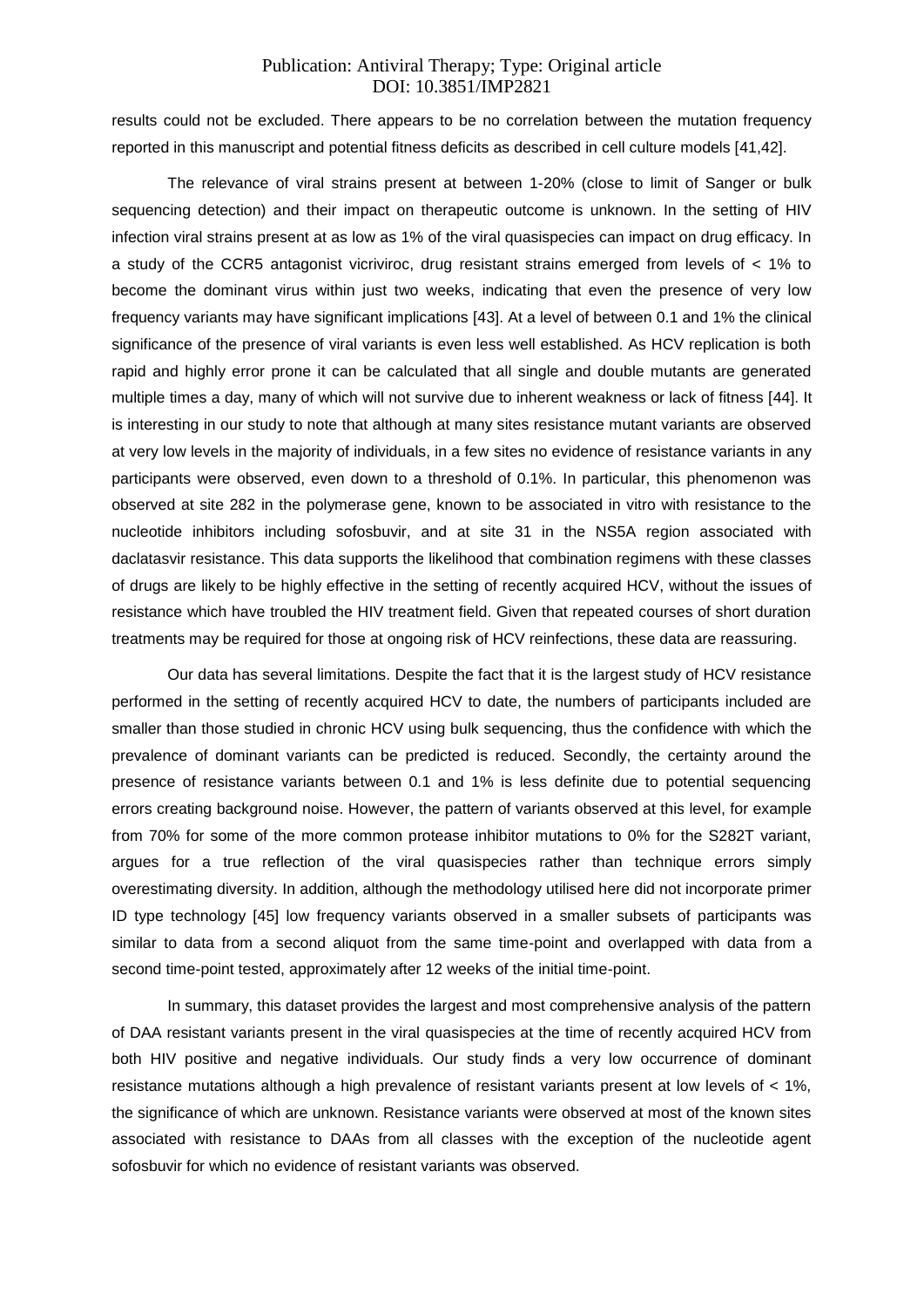#### Acknowledgements

We gratefully acknowledge the participants, nurses, trial coordinators and investigators of the ATAHC study for their ongoing support. We also greatly appreciate the technical help and laboratory support provided by Brendan Jacka, Francois Lamoury, Sofia Bartlett, Austin Butcher from the Viral Hepatitis and Clinical Research Program and staff at the Institute for Immunology and Infectious Diseases, Murdoch University. We would also like to acknowledge support from Pip Marks throughout the study.

#### Funding

This work was supported by the National Health and Medical Research Council (NHMRC) Project Grant [grant number 1006331]. The Kirby Institute for Infection and Immunity in Society is funded by the Australian Government Department of Health and Ageing and is affiliated with the Faculty of Medicine, UNSW Australia. The views expressed in this publication do not necessarily represent the position of the Australian Government. Roche Pharmaceuticals supplied financial support for pegylated IFN-alfa-2a/ribavirin for the ATAHC from which participant samples were used in this study. The funders had no role in study design, data collection and analysis, decision to publish, or preparation of the manuscript.

#### Previous conference presentations

1. The International Liver Congress 46th annual meeting of the European Association for the Study of the Liver (April 2012), Berlin, Germany.

2. 20<sup>th</sup> International HIV and Hepatitis Virus Drug Resistance Workshop (June 2011), Los Cabos, Mexico.

3. 62<sup>nd</sup> Annual Meeting of the American Association for the Study of Liver Diseases (Nov 2011), San Francisco, CA.

4. 18th International Symposium on Hepatitis C and Related Viruses (Sept 2011), Seattle, WA.

5. Australian Centre for HIV & Hepatitis Virology Research, 7<sup>th</sup> annual workshop (June 2011), Sunshine Coast, Queensland, Australia.

## Conflict of interest statement

Dr. Applegate reports grants from National Health and Medical Research Council and from National Health and Medical Research Council during the conduct of the study; Dr. Gaudieri reports grants from National Health and Medical Research Council of Australia during the conduct of the study; Ms. Plauzolles has nothing to disclose; Dr. Chopra has nothing to disclose. Dr. Grebely reports grants and personal fees from Merck, grants from Gilead, grants from Janssen, grants from Abbvie outside the submitted work; Associate Professor Lucas has nothing to disclose; Dr. Hellard reports grants from null outside the submitted work; Dr. Luciani has nothing to disclose; Professor Dore reports grants, personal fees and non-financial support from Roche, grants, personal fees and non-financial support from Merck, grants and personal fees from Janssen, grants, personal fees and non-financial support from Gilead, grants, personal fees and non-financial support from Bristol-Myers Squibb, grants and personal fees from Abbvie, grants from Vertex, grants from Boeringher Ingelheim outside the submitted work. Dr. Matthews reports grants from NHMRC during the conduct of the study; grants and other from Gilead Inc, grants and other from Janssen, other from Roche, other from BMS, grants and other from MSD outside the submitted work.

#### References

1. Kieffer TL, Sarrazin C, Miller JS, *et al*. Telaprevir and pegylated interferon-alpha-2a inhibit wild-type and resistant genotype 1 hepatitis C virus replication in patients. *Hepatology* 2007; **46:**631– 639.

2. Sarrazin C, Kieffer TL, Bartels D, *et al*. Dynamic hepatitis C virus genotypic and phenotypic changes in patients treated with the protease inhibitor telaprevir. *Gastroenterology* 2007; **132:**1767– 1777.

3. Thompson AJ, McHutchison JG. Antiviral resistance and specifically targeted therapy for HCV (STAT-C). *J Viral Hepat* 2009; **16:**377–387.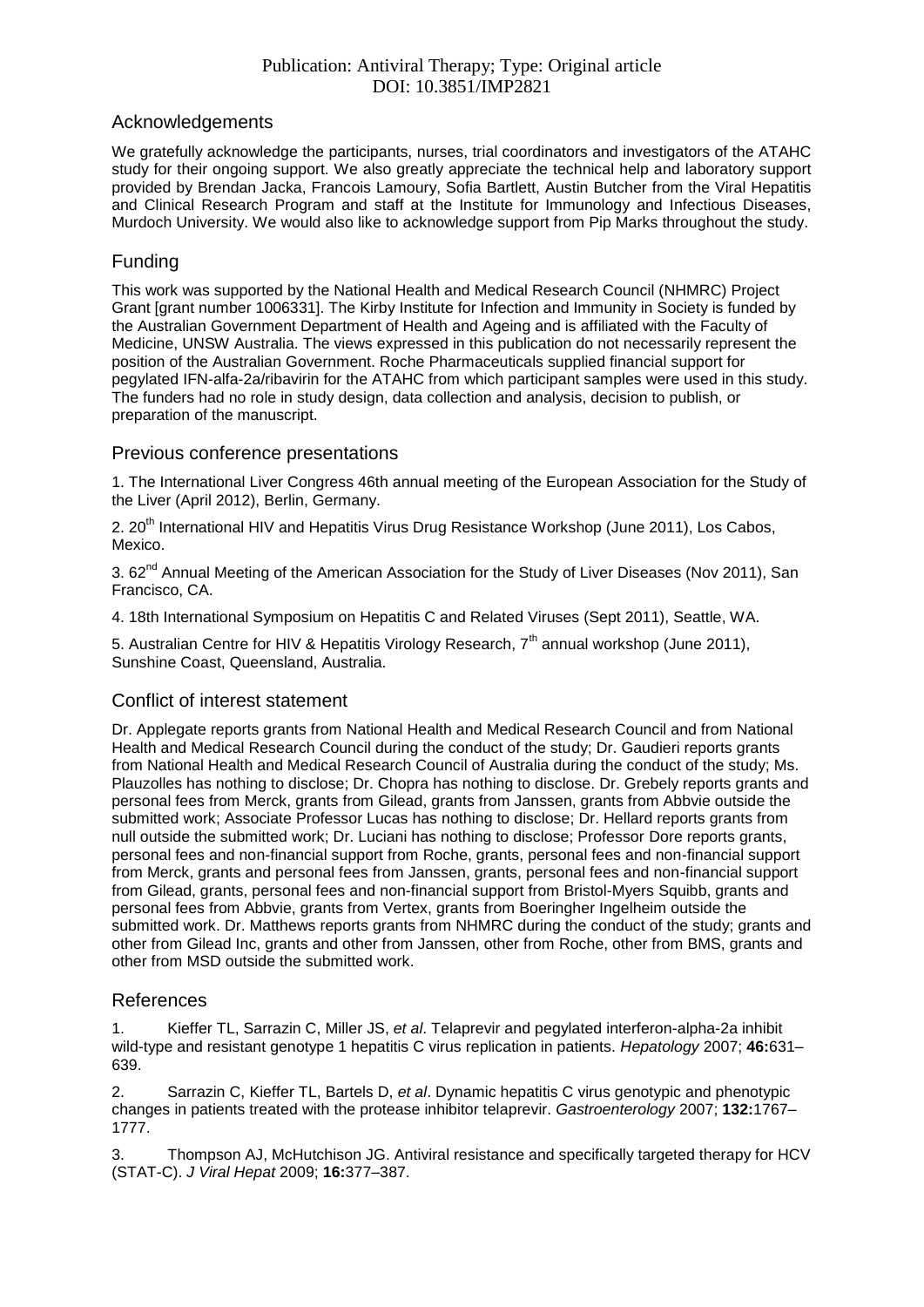4. Rong L, Ribeiro RM, Perelson AS. Modeling quasispecies and drug resistance in hepatitis C patients treated with a protease inhibitor. *Bull Math Biol* 2012; **74:**1789–1817.

5. Kuntzen T, Timm J, Berical A, *et al*. Naturally occurring dominant resistance mutations to hepatitis C virus protease and polymerase inhibitors in treatment-naive patients. *Hepatology* 2008; **48:**1769–1778.

6. Kim AY, Timm J, Nolan BE, *et al*. Temporal dynamics of a predominant protease inhibitorresistance mutation in a treatment-naive, hepatitis C virus-infected individual. *J Infect Dis* 2009; **199:**737–741.

7. Colson P, Brouk N, Lembo F, Castellani P, Tamalet C, Gerolami R. Natural presence of substitution R155K within hepatitis C virus NS3 protease from a treatment-naive chronically infected patient. *Hepatology* 2008; **47:**766–767.

8. Gaudieri S, Rauch A, Pfafferott K, *et al*. Hepatitis C virus drug resistance and immune-driven adaptations: relevance to new antiviral therapy. *Hepatology* 2009; **49:**1069–1082.

9. Alves R, Queiroz AT, Pessoa MG, *et al*. The presence of resistance mutations to protease and polymerase inhibitors in Hepatitis C virus sequences from the Los Alamos databank. *J Viral Hepat* 2013; **20:**414–421.

10. Chevaliez S, Rodriguez C, Soulier A, Ahmed-Belkacem A. Molecular characterization of HCV resistance to telaprevir by means of ultra-deep pyrosequencing: preexisting resistant variants and dynamics of resistant populations. *J Hepatol* 2011; **54 Supplement 1:**S30.

11. Nasu A, Marusawa H, Ueda Y, *et al*. Genetic heterogeneity of hepatitis C virus in association with antiviral therapy determined by ultra-deep sequencing. *PLoS ONE* 2011; **6:**e24907.

12. Lauck M, Alvarado-Mora MV, Becker EA, *et al*. Analysis of hepatitis C virus intrahost diversity across the coding region by ultradeep pyrosequencing. *J Virol* 2012; **86:**3952–3960.

13. Kirst ME, Li EC, Wang CX, *et al*. Deep sequencing analysis of HCV NS3 resistanceassociated variants and mutation linkage in liver transplant recipients. *PLoS ONE* 2013; **8:**e69698.

14. Svarovskaia ES, Martin R, McHutchison JG, Miller MD, Mo H. Abundant drug-resistant NS3 mutants detected by deep sequencing in hepatitis C virus-infected patients undergoing NS3 protease inhibitor monotherapy. *J Clin Microbiol* 2012; **50:**3267–3274.

15. Bartolini B, Giombini E, Zaccaro P, *et al*. Extent of HCV NS3 protease variability and resistance-associated mutations assessed by next generation sequencing in HCV monoinfected and HIV/HCV coinfected patients. *Virus Res* 2013; **177:**205–208.

16. Trimoulet P, Pinson P, Papuchon J, *et al*. Dynamic and rapid changes in viral quasispecies by UDPS in chronic hepatitis C patients receiving telaprevir-based therapy. *Antivir Ther* 2013; **18:**723– 727.

17. Franco S, Casadella M, Noguera-Julian M, Clotet B, Tural C, Paredes R, et al. No detection of the NS5B S282T mutation in treatment-naive genotype 1 HCV/HIV-1 coinfected patients using deep sequencing. *Journal of clinical virology*: the official publication of the Pan American Society for Clinical Virology. 2013 Dec;**58** [4]:726-9. PubMed PMID: 24140031.

18. Dore GJ, Hellard M, Matthews GV, Grebely J, Haber PS, Petoumenos K, et al. Effective treatment of injecting drug users with recently acquired hepatitis C virus infection. *Gastroenterology*. 2010 Jan;**138** [1]:123-35 e1-2. PubMed PMID: 19782085. Pubmed Central PMCID: 2813391.

19. Rauch A, James I, Pfafferott K, *et al*. Divergent adaptation of hepatitis C virus genotypes 1 and 3 to human leukocyte antigen-restricted immune pressure. *Hepatology* 2009; **50:**1017–1029.

20. Bull RA, Luciani F, McElroy K, *et al*. Sequential bottlenecks drive viral evolution in early acute hepatitis C virus infection. *PLoS Pathog* 2011; **7:**e1002243.

21. John M, Moore CB, James IR, Mallal SA. Interactive selective pressures of HLA-restricted immune responses and antiretroviral drugs on HIV-1. *Antivir Ther* 2005; **10:**551–555.

22. Tschochner M, Chopra A, Maiden TM, *et al*. Effects of HIV type-1 immune selection on susceptability to integrase inhibitor resistance. *Antivir Ther* 2009; **14:**953–964.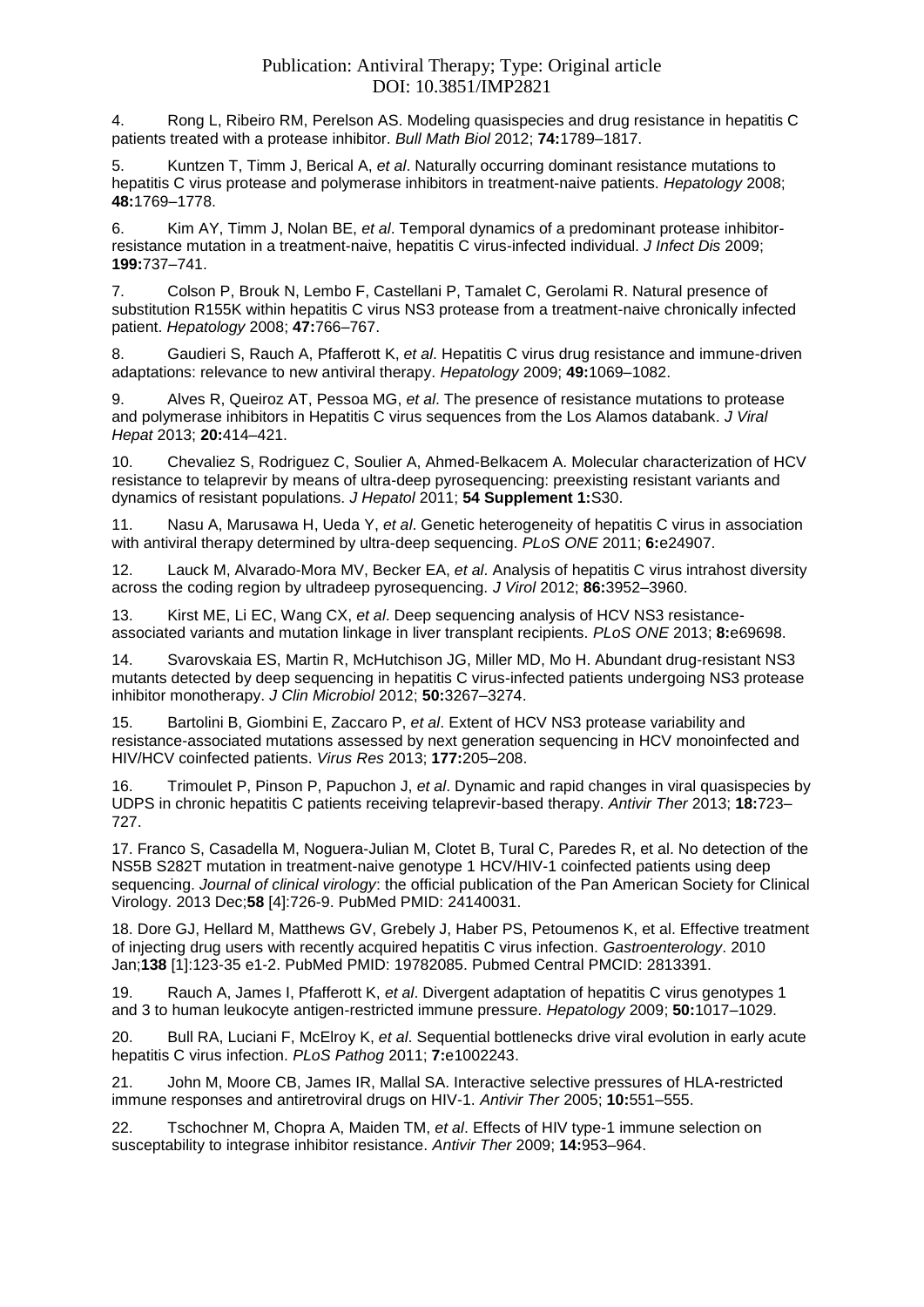23. Bartels DJ, Zhou Y, Zhang EZ, *et al*. Natural prevalence of hepatitis C virus variants with decreased sensitivity to NS3.4A protease inhibitors in treatment-naive subjects. *J Infect Dis* 2008; **198:**800–807.

24. Paolucci S, Fiorina L, Piralla A, *et al*. Naturally occurring mutations to HCV protease inhibitors in treatment-naive patients. *Virol J* 2012; **9:**245.

25. Vicenti I, Rosi A, Saladini F, *et al*. Naturally occurring hepatitis C virus (HCV) NS3/4A protease inhibitor resistance-related mutations in HCV genotype 1-infected subjects in Italy. *J Antimicrob Chemother* 2012; **67:**984–987.

26. Poordad F, McCone J, Jr., Bacon BR, *et al*. Boceprevir for untreated chronic HCV genotype 1 infection. *N Engl J Med* 2011; **364:**1195–1206.

27. Merck and Co. I. FDA Antiviral Drugs Advisory Committee Meeting Boceprevir Capsules (NDA 202-258) *Briefing Document*. 2011.

28. Jacobson I, Dore GJ, Foster GR, Fried MW. M.P M, Marcellin P, et al. Simeprevir (TMC435) with peginterferon/ribavirin for treatment of chronic HCV genotype 1 infection in treatment-naïve patients: efficacy in difficult-to-treat patient sub-populations in the QUEST 1 and 2 phase III trial. *64th Annual Meeting of the American Association for the Study of Liver diseases*, Washington, USA. 2013 November 1-5;Abstract 1122.

29. Berger KL, Triki I, Cartier M, *et al*. Baseline HCV NS3 Polymorphisms and their Impact on Treatment Response in Clinical Studies of the HCV NS3 Protease Inhibitor Faldaprevir. *Antimicrob Agents Chemother* 2013; **58:**698–705.

30. Susser S, Vermehren J, Forestier N, Welker MW, Grigorian N, Fuller C, et al. Analysis of longterm persistence of resistance mutations within the hepatitis C virus NS3 protease after treatment with telaprevir or boceprevir. *Journal of clinical virology*: the official publication of the Pan American Society for Clinical Virology. 2011 Dec;**52** [4]:321-7. PubMed PMID: 21924672.

31. Barnard RJ, McHale CM, Newhard W, *et al*. Emergence of resistance-associated variants after failed triple therapy with vaniprevir in treatment-experienced non-cirrhotic patients with hepatitis C-genotype 1 infection: a population and clonal analysis. *Virology* 2013; **443:**278–284.

32. Le Pogam S, Yan JM, Chhabra M, *et al*. Characterization of hepatitis C virus (HCV) quasispecies dynamics upon short-term dual therapy with the HCV NS5B nucleoside polymerase inhibitor mericitabine and the NS3/4 protease inhibitor danoprevir. *Antimicrob Agents Chemother* 2012; **56:**5494–5502.

33. Wang C, Sun JH, O'Boyle DR, II, *et al*. Persistence of resistant variants in hepatitis C virusinfected patients treated with the NS5A replication complex inhibitor daclatasvir. *Antimicrob Agents Chemother* 2013; **57:**2054–2065.

34. Fonseca-Coronado S, Escobar-Gutierrez A, Ruiz-Tovar K, *et al*. Specific detection of naturally occurring hepatitis C virus mutants with resistance to telaprevir and boceprevir (protease inhibitors) among treatment-naive infected individuals. *J Clin Microbiol* 2012; **50:**281–287.

35. Hajarizadeh B, Grebely J, Dore GJ. Epidemiology and natural history of HCV infection. *Nature reviews*. *Gastroenterol Hepatol* 2013; **10:**553–562.

36. Grebely J, Matthews GV, Dore GJ. Treatment of acute HCV infection. Nature reviews. *Gastroenterol Hepatol* 2011; **8:**265–274.

37. Feld JJ. Treatment indication and response to standard of care with peginterferon and ribavirin in acute and chronic HCV infection. *Best Pract Res Clin Gastroenterol* 2012; **26:**429–444.

38. Plauzolles A, Lucas M, Gaudieri S. Hepatitis C virus adaptation to T-cell immune pressure. *ScientificWorldJournal* 2013; 673240[.](http://www.ncbi.nlm.nih.gov/entrez/query.fcgi?cmd=Retrieve&db=PubMed&list_uids=23554569&dopt=Abstract)

39. Li H, Stoddard MB, Wang S, *et al*. Elucidation of hepatitis C virus transmission and early diversification by single genome sequencing. *PLoS Pathog* 2012; **8:**e1002880.

40. Leggewie M, Sreenu VB, Abdelrahman T, EC ML, Wilkie GS, Klymenko T, et al. Natural NS3 resistance polymorphisms occur frequently prior to treatment in HIV-positive patients with acute hepatitis C. *AIDS* 2013; **27:**2485–2488.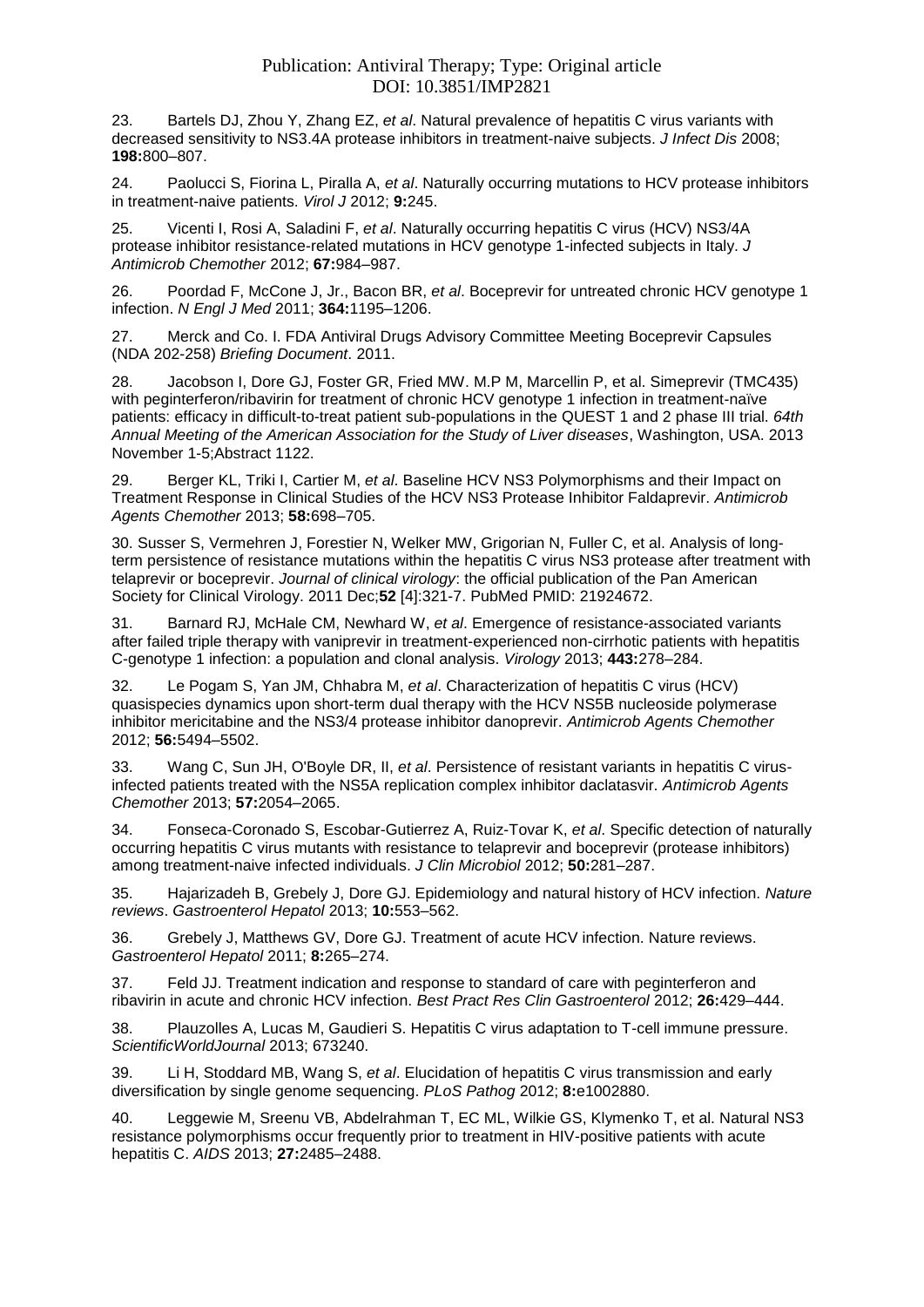41. Shimakami T, Welsch C, Yamane D, *et al*. Protease inhibitor-resistant hepatitis C virus mutants with reduced fitness from impaired production of infectious virus. *Gastroenterology* 2011; **140:**667–675.

42. Welsch C, Shimakami T, Hartmann C, *et al*. Peptidomimetic escape mechanisms arise via genetic diversity in the ligand-binding site of the hepatitis C virus NS3/4A serine protease. *Gastroenterology* 2012; **142:**654–663.

43. Tsibris AM, Korber B, Arnaout R, *et al*. Quantitative deep sequencing reveals dynamic HIV-1 escape and large population shifts during CCR5 antagonist therapy in vivo. *PLoS ONE* 2009; **4:**e5683.

44. Rong L. Rapid emergence of protease inhibitor resistance in hepatitis C virus. *Science Translational Medicine*. 2010 [30]:30ra2.

45. Jabara CB, Jones CD, Roach J, Anderson JA, Swanstrom R. Accurate sampling and deep sequencing of the HIV-1 protease gene using a Primer ID. *Proc Natl Acad Sci U S A* 2011; **108:**20166–20171.

Figure Legends

Figure 1. Flow chart describing the selection of ATAHC participants for inclusion in this analysis.

Figure 2. Percentage of individuals with resistance mutations present in the (A) NS3 protease gene (n=49), NS5B polymerase gene (n=49) and (C) NS5A gene (n=13).

Resistance mutations are represented as occuring at >50% ("Dominant ", solid bars), >1-50% (grey hatched bars), >0.1-1% (light grey hatched bars). All mutations known to confer resistance at each position were catergorised together, irrespective of the amino acid change. For particpants who had evidence of multiple mutations at one site (e.g. Both M423T andM423V), the mutation seen at higher % was reported. No mutations were found to occur in the range between 3 and 88%. Dominant resistant mutations generally occurred at > 98%.

Figure 3. Number of resistance mutations in the NS3 protease gene, within each participant, exhibited at > 0.1% frequency.

The occurrence of at least one acid change known to confer resistance was included as varation at that site. Individuals demonstrated a range of the number of resistance mutations found >0.1% (0 – 9 sites).

|                                          |                                   | HIV                    |                               |
|------------------------------------------|-----------------------------------|------------------------|-------------------------------|
|                                          | <b>Overall HCV</b><br>GT1a (n=50) | uninfected<br>$(n=26)$ | <b>HIV</b> infected<br>(n=24) |
| Sex, n (%)                               |                                   |                        |                               |
| Female                                   | 11 (22%)                          | 11 (42%)               | $0(0\%)$                      |
| Male                                     | 39 (78%)                          | 15 (58%)               | 24 (100%)                     |
| Age (yrs), mean/SD                       | 34(9)                             | 31(10)                 | 38(7)                         |
| Mode of HCV acquisition, n (%)           |                                   |                        |                               |
| IDU                                      | 34 (68%)                          | 20 (77%)               | 14 (58%)                      |
| Sexual transmission                      | 11 (22%)                          | 2(8%)                  | 9(38%)                        |
| Other                                    | $5(10\%)$                         | 4 (15%)                | 1(4%)                         |
| IL28B genotype (rs12979860)              |                                   |                        |                               |
| TT                                       | 1(2%)                             | 1 (4%)                 | $0(0\%)$                      |
| СT                                       | 23 (46%)                          | 13 (50%)               | 10 (42%)                      |
| CC                                       | 25 (50%)                          | 12 (46%)               | 13 (54%)                      |
| <b>Estimated duration of infection</b>   |                                   |                        |                               |
| Weeks, mean/SD                           | 29 (19)                           | 35(19)                 | 23(18)                        |
| <26weeks                                 | 29 (58%)                          | 13 (50%)               | 16 (67%)                      |
| >26 weeks                                | 21 (42%)                          | 13 (50%)               | 8 (33%)                       |
| Median HCV RNA (log IU/mL)*, 25%,<br>75% | 5.3(3.9, 6.1)                     | 5.3(4.0, 5.9)          | 5.3(3.9, 6.4)                 |

Table 1. Participant characteristics stratified by HIV infection.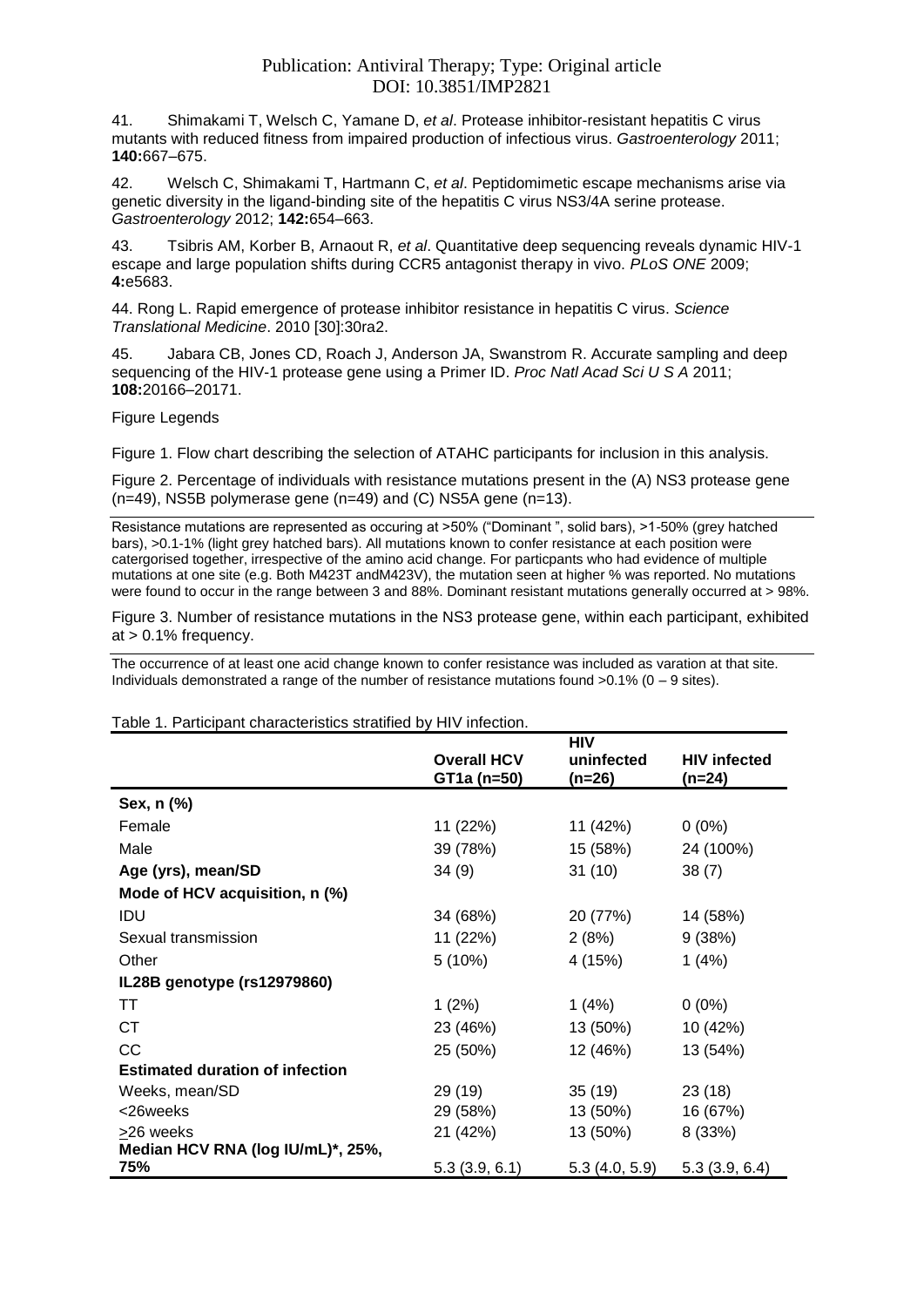#### **Table 2. Participants with resistance mutation present at > 1% of total quasispecies population**

| Amino acid mutation     | <b>Proportion of</b><br>mutation present, % | <b>Subject</b><br>number | <b>HIV</b><br>positive | <b>Estimated duration</b><br>of infection, weeks |
|-------------------------|---------------------------------------------|--------------------------|------------------------|--------------------------------------------------|
| Protease ( $n = 49$ )   |                                             |                          |                        |                                                  |
| Mutation at >50%        |                                             |                          |                        |                                                  |
| <b>V36M</b>             | 99.4                                        | 127                      | Y                      | 25                                               |
| V55A                    | 89.6                                        | 609                      | N                      | 58                                               |
| V55A                    | 99.9                                        | 664                      | N                      | 9                                                |
| Q80K                    | 98.5                                        | 804                      | Υ                      | 58                                               |
| Q80K                    | 99.2                                        | 127                      | Υ                      | 25                                               |
| Mutation >1-50%         |                                             |                          |                        |                                                  |
| Q41R                    | 1.02                                        | 2403                     | Υ                      | 16                                               |
| V55A                    | 1.03                                        | 634                      | N                      | 31                                               |
| V55A                    | 1.10                                        | 628                      | Υ                      | 12                                               |
| Q80R                    | 1.27                                        | 2016                     | N                      | 20                                               |
| A156S                   | 1.99                                        | 501                      | N                      | 44                                               |
| <b>I170T</b>            | 1.10                                        | 2605                     | N                      | 60                                               |
| <b>I170T</b>            | 1.54                                        | 501                      | N                      | 44                                               |
| <b>V170A</b>            | 1.08                                        | 120                      | Υ                      | 9                                                |
|                         |                                             |                          |                        |                                                  |
| Polymerase ( $n = 49$ ) |                                             |                          |                        |                                                  |
| Mutation at >50%        |                                             |                          |                        |                                                  |
| M423I                   | 98                                          | 803                      | N                      | 57                                               |
| Mutation >1-50%         |                                             |                          |                        |                                                  |
| S365T                   | 1.46                                        | 653                      | N                      | 20                                               |
| S365T                   | 2.62                                        | 620                      | Υ                      | 64                                               |
| S365T                   | 1.24                                        | 2003                     | N                      | 29                                               |
| S365T                   | 1.38                                        | 120                      | Υ                      | 9                                                |
| L419M                   | 1.81                                        | 1402                     | N                      | 21                                               |
| L419M                   | 1.19                                        | 1001                     | N                      | 74                                               |
| L419V                   | 1.47                                        | 302                      | N                      | 21                                               |
| M423T                   | 1.56                                        | 125                      | N                      | 23                                               |
| M423T                   | 1.78                                        | 609                      | N                      | 58                                               |
| V494A                   | 1.10                                        | 501                      | N                      | 44                                               |
| <b>V494A</b>            | 1.03                                        | 2402                     | Υ                      | 15                                               |
| P496S                   | 2.60                                        | 630                      | Υ                      | 30                                               |
| V499A                   | 18.8                                        | 120                      | Υ                      | 9                                                |
| $NS5A (n = 13)$         |                                             |                          |                        |                                                  |
| Mutation > 50%          | 99.5                                        |                          |                        | 21                                               |
| <b>M28V</b>             |                                             | 302                      | ${\sf N}$              |                                                  |
| Mutation >1-50%         |                                             |                          |                        |                                                  |
| Q30R                    | 2.29                                        | 120                      | Υ                      | $\boldsymbol{9}$                                 |
| Q30R                    | 1.33                                        | 627                      |                        |                                                  |
| H <sub>58</sub> P       | 1.10                                        | 120                      | Υ                      | 9                                                |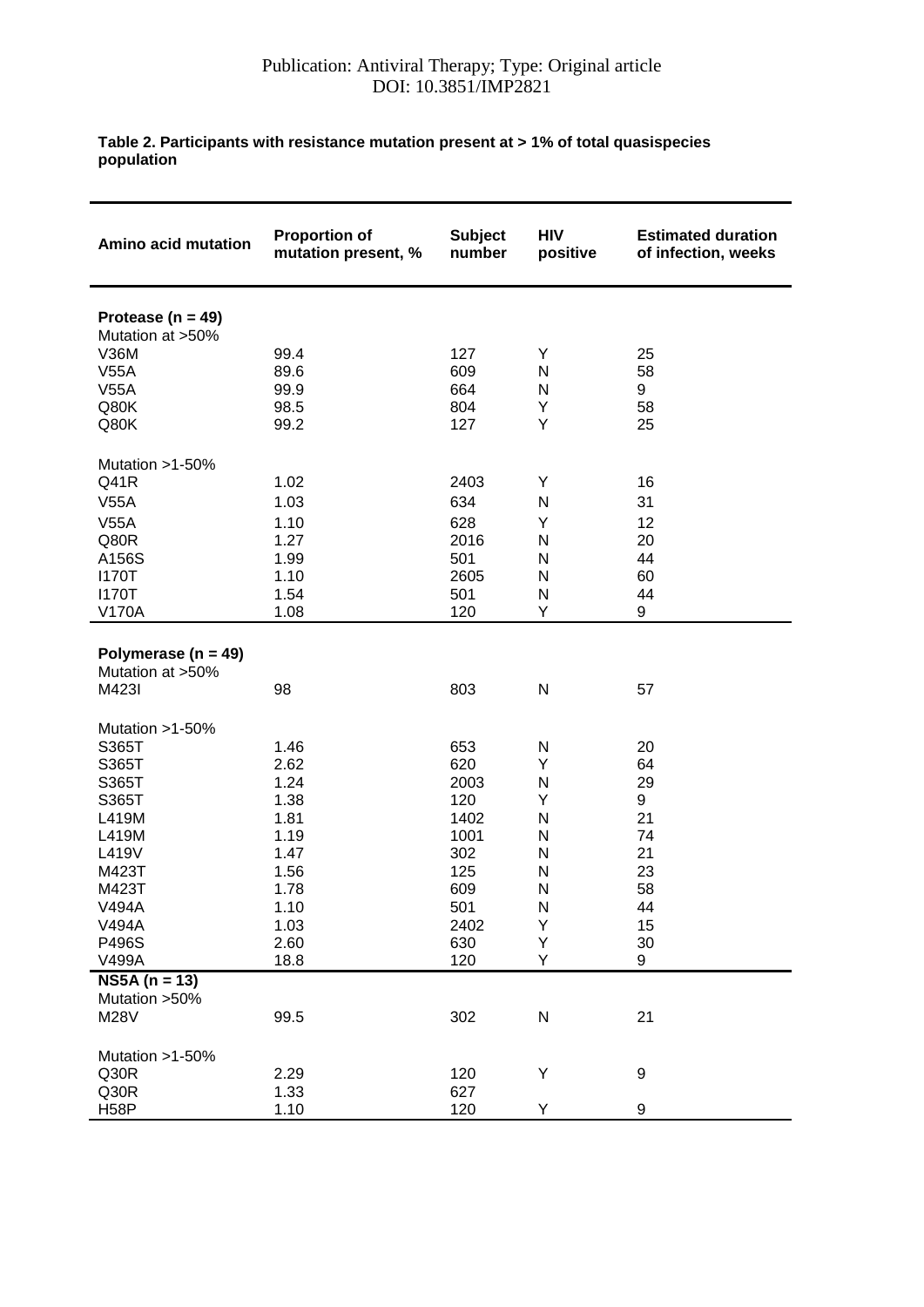

**Figure 1. ATAHC participant selection for inclusion in this analysis.**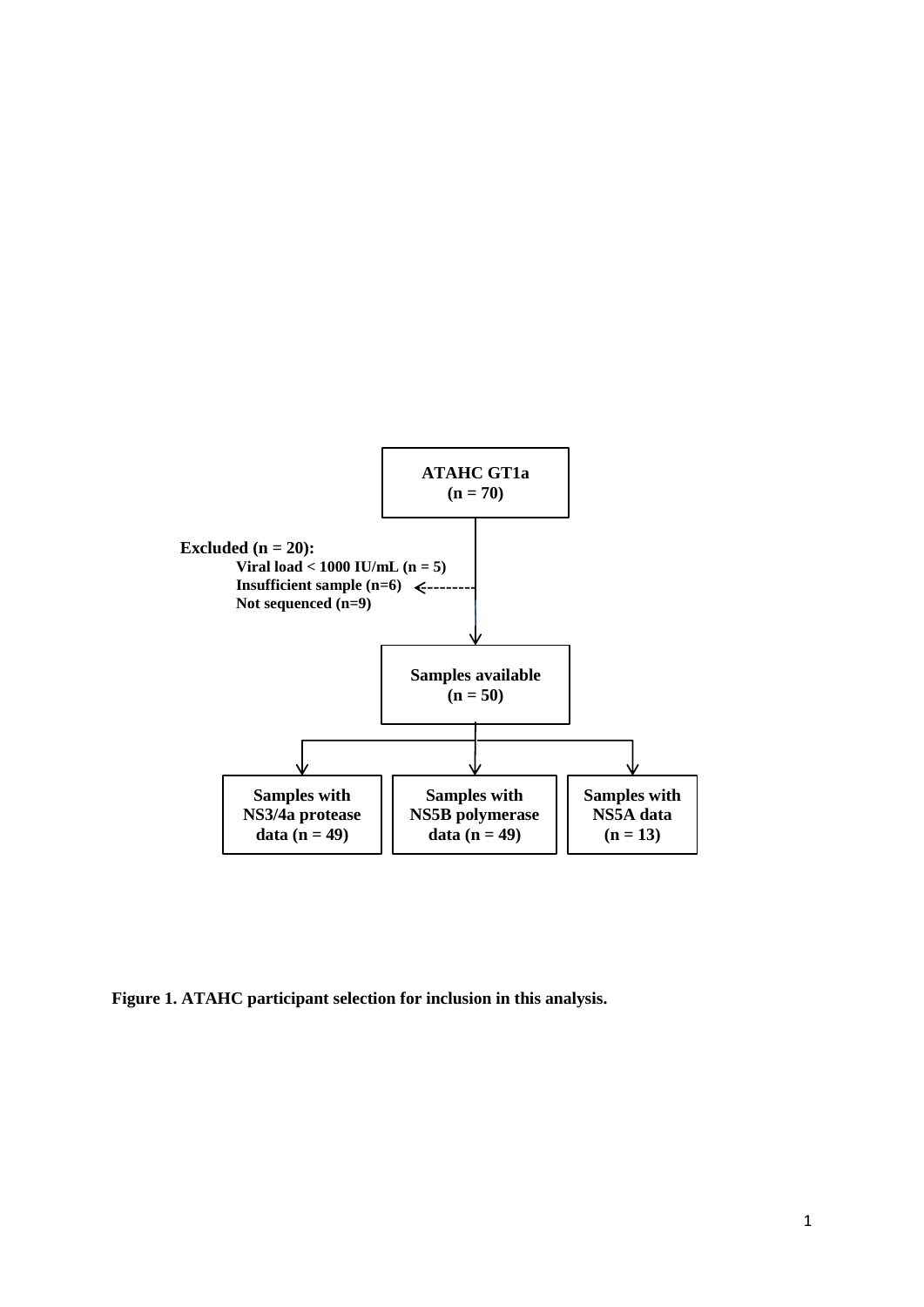

**Figure 2. Percentage of individuals with resistance mutations present in the (A) NS3 protease gene (B) NS5B polymerase gene, (C) NS5A gene.** 

C.